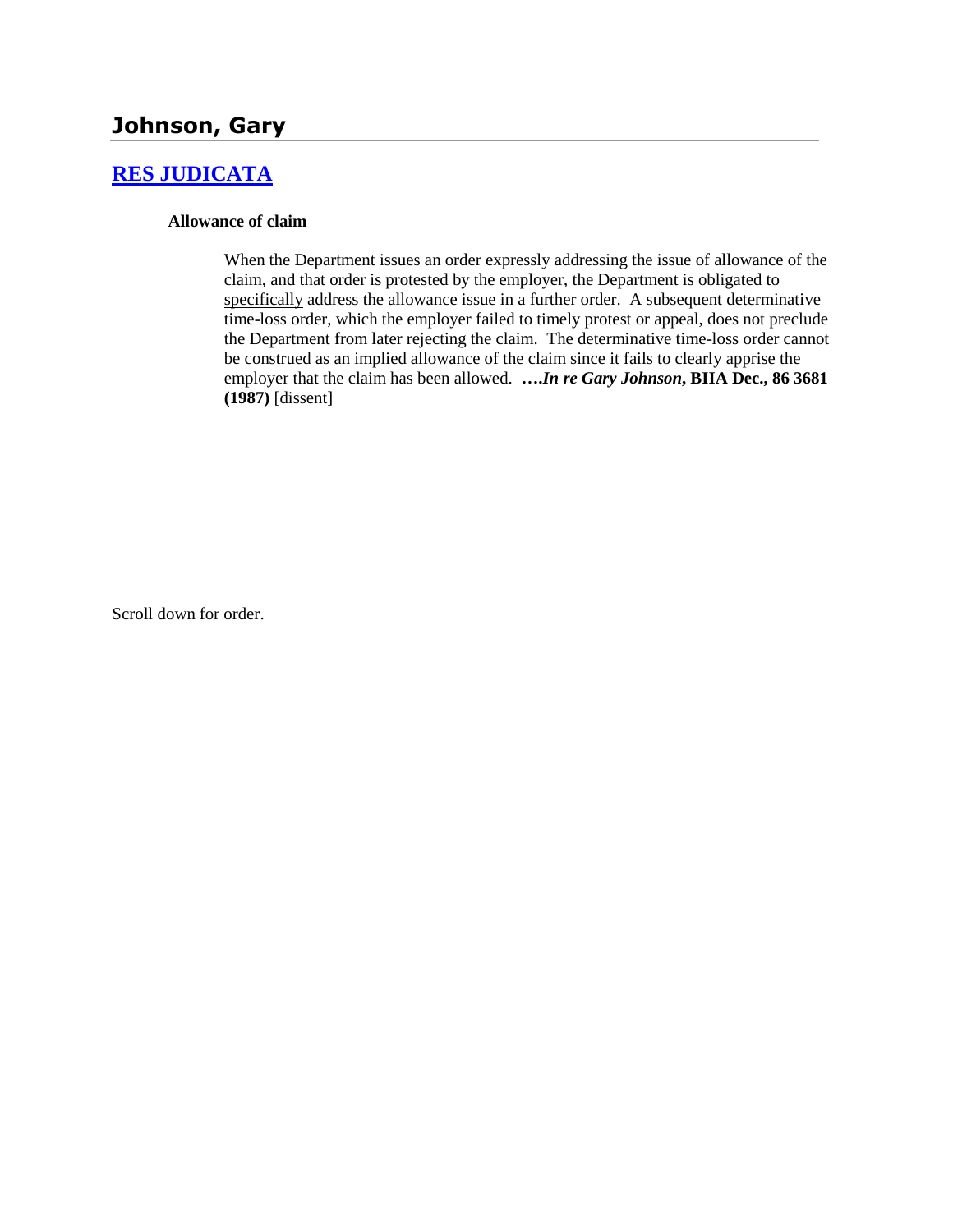### **BEFORE THE BOARD OF INDUSTRIAL INSURANCE APPEALS STATE OF WASHINGTON**

**)**

**) )**

**IN RE: GARY G. JOHNSON ) DOCKET NO. 86 3681**

#### **ORDER REMANDING FOR FURTHER PROCEEDINGS**

**CLAIM NO. J-528767**

APPEARANCES:

Gary G. Johnson, by Gerald L. Casey

Employer, Snelson, Inc., by Randy Britsch

Department of Labor and Industries, by The Attorney General, per William R. Strange, Assistant

This is an appeal filed by the claimant on October 13, 1986 from an order of the Department of Labor and Industries dated September 29, 1986 which rejected the claim for the reasons that there is no proof of a specific injury at a definite time and place in the course of employment, the condition is not the result of an industrial injury, the condition pre-existed the alleged injury, and the condition is not an occupational disease. **REMANDED FOR FURTHER PROCEEDINGS**.

## **DECISION**

Pursuant to RCW 51.52.104 and RCW 51.52.106, this matter is before the Board for review and decision on a timely Petition for Review filed by the Department of Labor and Industries to a Proposed Decision and Order issued on February 24, 1987. That order in essence granted the claimant's Motion for Summary Judgment and determined that the Board lacked jurisdiction over the parties and subject matter of the claimant's appeal from the September 29, 1986 Department order rejecting the claim, because a prior determinative time-loss compensation order, which was neither appealed nor protested, had impliedly allowed the claim.

The record before us consists of the transcript of two conferences, Exhibit 1, claimant's Motion for Summary Judgment and attachments, and the Department's Response thereto and attachments.

The issue on appeal is whether an order paying time-loss compensation and containing the protest and appeal notification language of RCW 51.52.050, i.e., a determinative time-loss compensation order, impliedly allows a claim even though the employer has timely protested a prior determinative order specifically allowing the claim. The Department contends that, in these circumstances, a subsequent unappealed and unprotested determinative time-loss compensation

1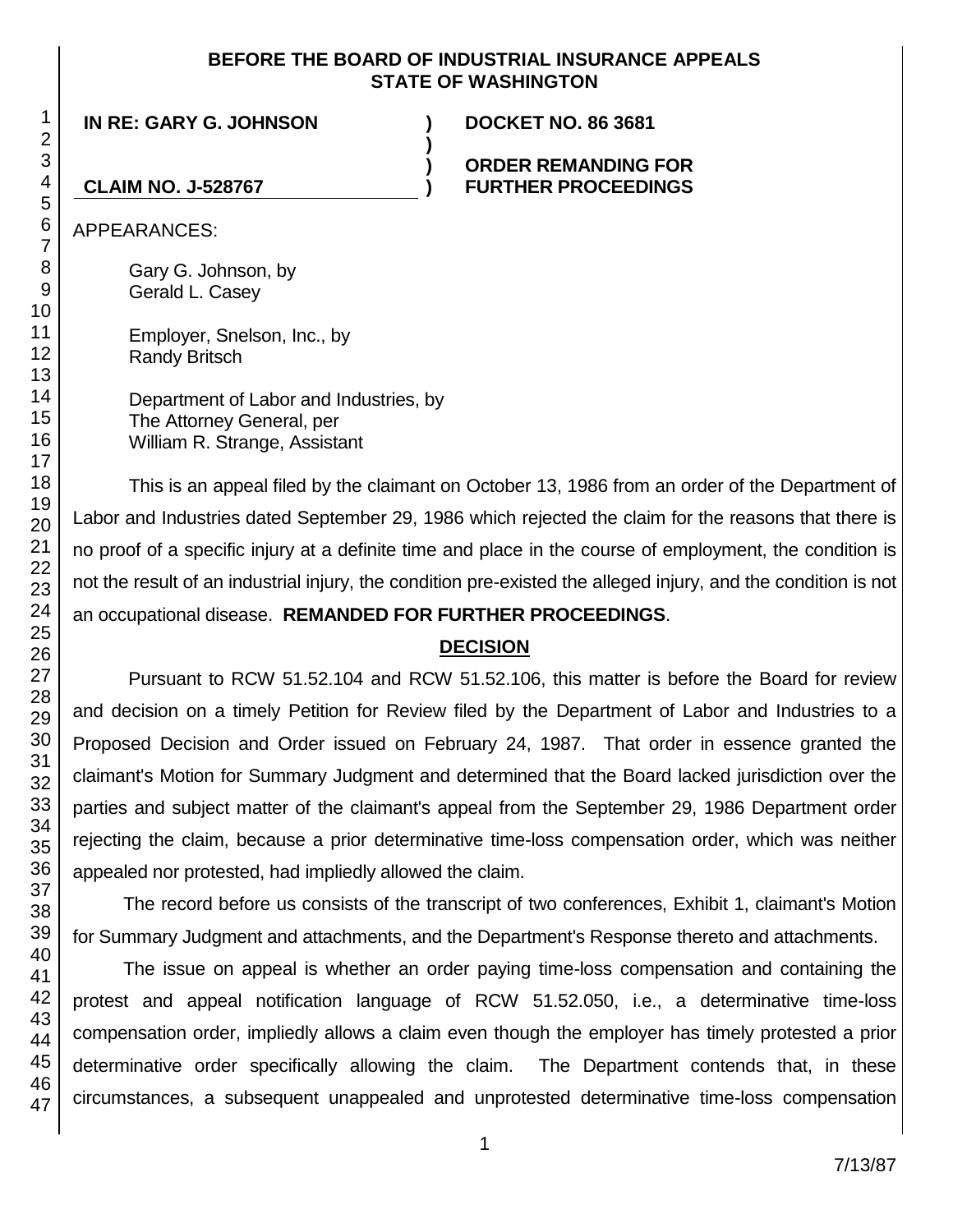order is not res judicata on the question of the allowance of the claim, but only on the question of entitlement to the time-loss compensation awarded thereby.

The legal issue can only be fully understood in its factual context. Mr. Johnson filed an accident report on January 17, 1985 alleging an industrial injury occurring on January 4, 1985. On February 11, 1985 the Department issued an interlocutory time-loss compensation order, i.e., an order pursuant to RCW 51.32.210, without the appeal and protest notification language of RCW 51.52.050. On February 21, 1985 the employer protested the February 11, 1985 order and contested the claim. On March 8, March 20, April 16, and May 8, 1985 the Department issued determinative time-loss compensation orders. The March 20, 1985 order specifically allowed the claim.

In a protest dated May 3, 1985 the employer protested the March 20 and the April 16 orders, again contesting the validity of the claim. On May 8, 1985 the Department issued an order modifying all prior determinative orders, including the March 20, 1985 allowance order, to interlocutory orders.

On May 13, 1985 the Department issued a further determinative time-loss compensation order which the employer failed to either protest or appeal. Further determinative time-loss compensation orders were issued on August 23 and October 16, 1985 and these were protested by the employer on October 23, 1985.

On February 19, 1986 the Department issued an order rejecting the claim. The claimant timely appealed that order and the Department reassumed jurisdiction and issued a further order rejecting the claim on September 29, 1986. The claimant again timely appealed that reject order and it is that order which is the subject of this appeal.

From this recitation three critical facts are apparent: (1) the employer timely protested the allowance order of March 20, 1985; (2) the Department did not issue a further determinative order in response to that protest, until the rejection order was issued on February 19, 1986; and (3) the employer did not timely protest or appeal the determinative time-loss compensation order of May 13, 1985.

In concluding that the May 13, 1985 determinative time-loss compensation order impliedly allowed the claim, the Proposed Decision and Order relied on the Board's prior decision in In re Herbert Olive, BIIA Dec., 70,349 (1986). Olive is distinguishable on its facts. In Olive, the employer failed to protest or appeal a determinative time-loss compensation order issued prior to the allowance order. In the instant appeal, the employer timely protested the allowance order but failed to protest or appeal a subsequent determinative time-loss compensation order. When an employer has diligently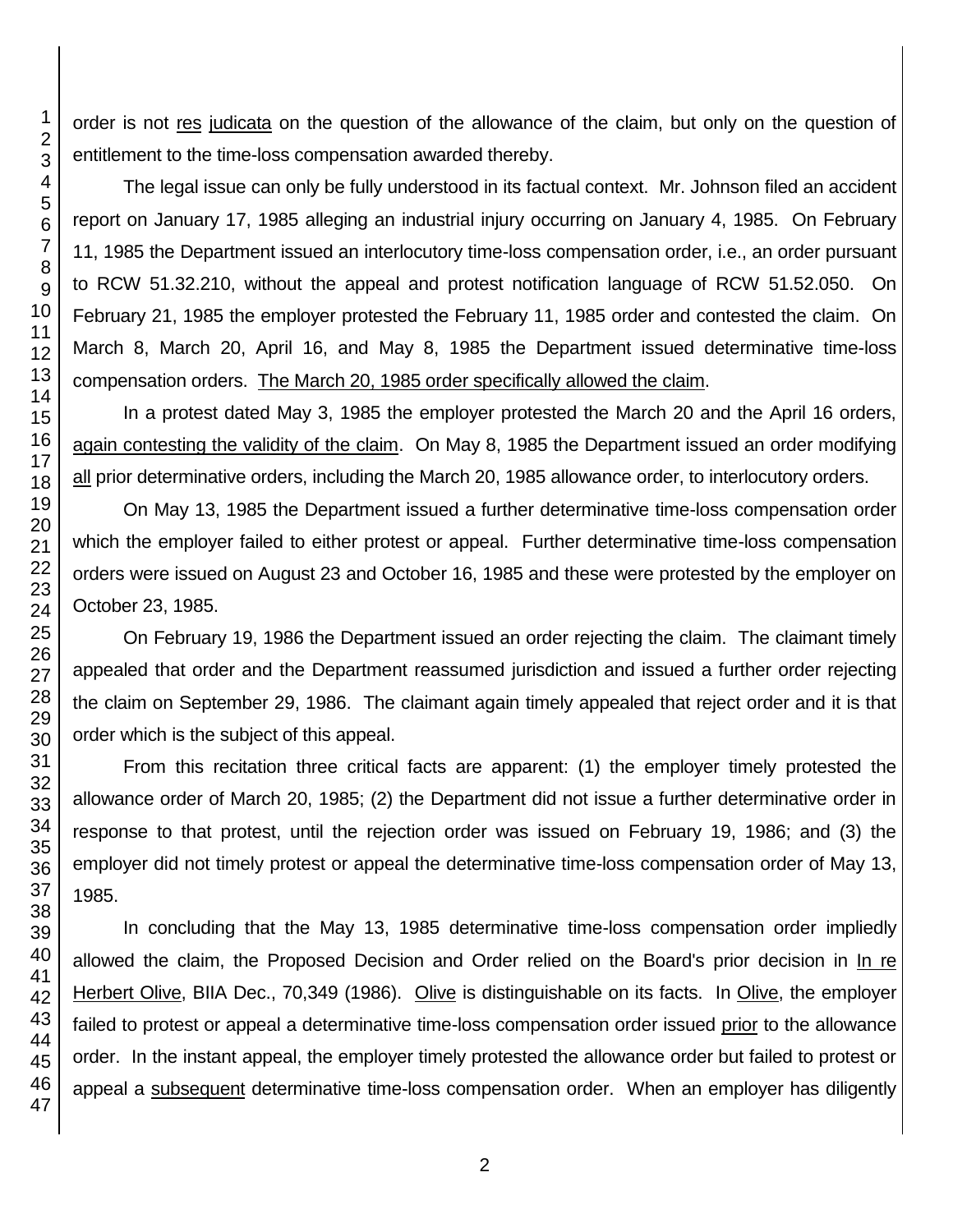and timely protested a specific allowance order, it cannot be required to appeal or protest a subsequent determinative time-loss compensation order to preserve its objection to the allowance of the claim. The employer has the right to rely on the Department's promise that a further appealable order will be issued in response to the protest. The May 13, 1985 time-loss compensation order was clearly not in response to the employer's protest to the allowance of the claim. The February 19, 1986 reject order was that response.

The provisions of RCW 51.32.210 do not change this analysis. That provisional time-loss compensation section provides:

> "The payment of this or any other benefits under this title, prior to the entry of an order by the Department in accordance with RCW 51.52.050 as now or hereafter amended, shall be not considered a binding determination of the obligations of the Department under this title. The acceptance of compensation by the worker or his or her beneficiaries prior to such order shall likewise not be considered a binding determination of their rights under this title."

That language does not render a time-loss compensation order headed by the language of RCW 51.52.050 binding with respect to issues which are not resolved by the order. When a prior allowance order has been timely protested and the Department has not issued a further determinative order in response to that protest, a subsequent determinative time-loss compensation order which has been neither appealed nor protested is a binding res judicata determination only with respect to the issues resolved by that order, i.e., entitlement to the time-loss compensation awarded thereby.

The case law fully supports this view. In King v. Department of Labor and Industries, 12 Wn. App. 1 (1974) the Court of Appeals was faced with the question of whether the language "the plaintiff did not suffer any permanent partial disability from a psychiatric standpoint as a proximate result of his industrial injury" clearly apprised the worker that his psychiatric condition was not causally related to the industrial injury. The court held:

> "Fundamental fairness requires that to constitute such a specific rejection of plaintiff's psychiatric condition a claimant must be clearly advised that any relationship between his psychiatric problems and his injury is finally determined. Finding of Fact No. 7 is not a model of clarity. However, in our opinion it is no more and no less than a determination that "the plaintiff did not suffer any permanent partial disability from a psychiatric standpoint as a proximate result of his industrial injury of October 15, 1962." In the absence of a clear and unmistakable final finding that a condition is neither caused by nor aggravated by an industrial injury, a workman should not be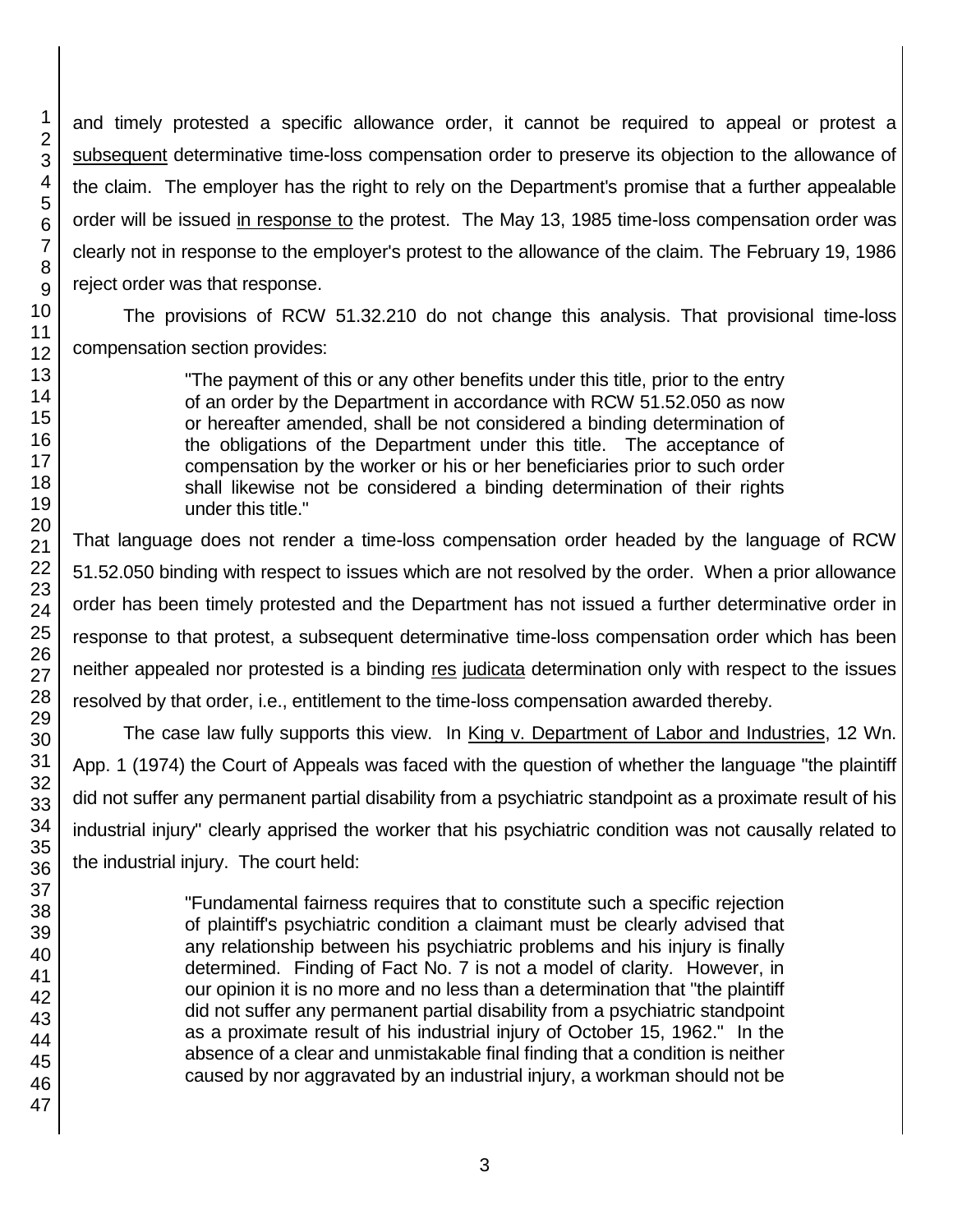precluded from thereafter litigating the causal relationship between the injury and his condition." King at 4.

In this appeal, we are faced with the question of whether the employer was clearly apprised that the claim had been allowed by the following language contained in the May 13, 1985 Department order:

> "This order is issued to permit the payment of time loss, as listed below, without the necessity of further verification. Do not cash this warrant if you have returned to work, or if you are released to return to work by your doctor within the payment period. Please return the warrant to the Olympia office for correction.

> It is hereby ordered that 02 semi monthly time loss compensation payments be made as shown below for the compensation period beginning 04-22-85."

We conclude that this language was not a "clear and unmistakable" determination that the claim had been allowed, within the principle of King, supra.

It is not sufficient to argue circuitously that the Department has no authority to issue a determinative time-loss compensation order unless the claim has been allowed and therefore any determinative time-loss compensation order must be binding on the employer as an allowance of the claim. The parties are only bound to the extent that an order specifically resolves an issue and notifies the parties of that resolution.

Our conclusion is consistent with the Board's prior decision in In re Kerry G. Kemery, BIIA Dec., 62,634 (1983). In that case the Department had reopened a claim for aggravation of condition for the unstated reason that the industrial injury to the claimant's knee had later caused a low back condition. Relying on King, the Board concluded that the employer was bound by all determinative time-loss compensation orders which had been neither protested nor appealed, but could still litigate the question of whether the back condition was causally related to the industrial injury, since that question had never been specifically resolved in an order complying with RCW 51.52.050.

The same result obtains here. The May 13, 1985 order is only binding on the employer with respect to the payment of time-loss compensation. The payment of time-loss compensation pursuant to that order did not operate as a sub silentio allowance of the claim. The Department's first response to the employer's timely protest of the March 20, 1985 allowance order was the issuance of its February 19, 1986 order rejecting the claim. Mr. Johnson's timely notice of appeal from that order was properly responded to by reassuming jurisdiction and then issuing the further rejection order of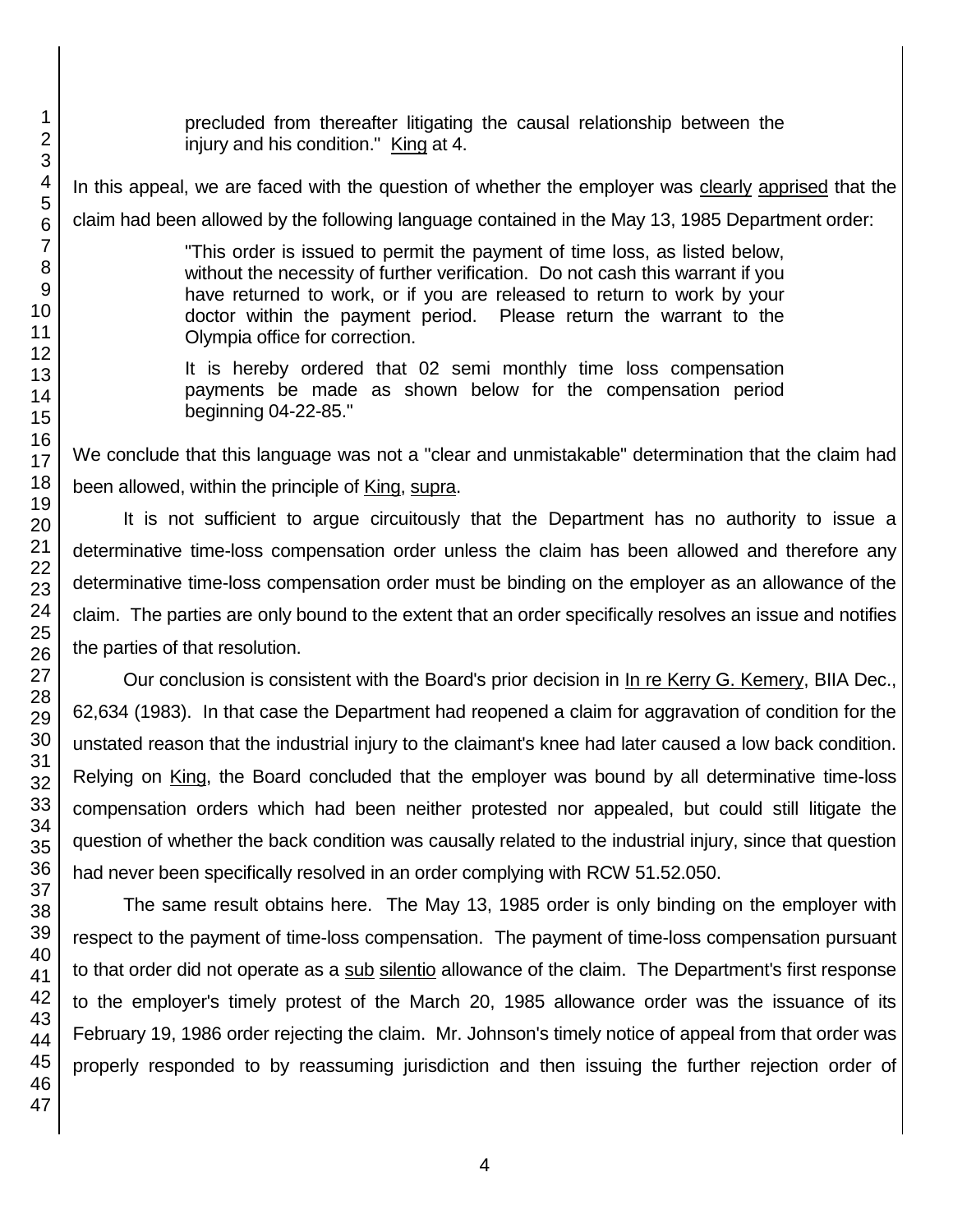September 29, 1986. Mr. Johnson has timely appealed the latter order to this Board which has jurisdiction over the parties and subject matter of the appeal.

It is hereby ORDERED that claimant's Motion for Summary Judgment be denied and the matter be remanded to the industrial appeals judge for further proceedings on the merits of the claimant's

It is so ORDERED.

Dated this 13th day of July, 1987.

BOARD OF INDUSTRIAL INSURANCE APPEALS

 $\sqrt{\text{S}}/\text{S}$ SARA T. HARMON, Chairperson

 $\sqrt{\text{S}}/\text{S}$ 

PHILLIP T. BORK Member

# **DISSENTING OPINION**

I must dissent from the majority opinion in regards to the disposition of this appeal.

The issue is whether a final, determinative order paying time-loss compensation results in the allowance of a claim if no prior determinative order allowing the claim has been entered. The Department contends that an order of this type is not res judicata on the question of the allowance of the claim in which it was entered.

The Department issued a series of determinative time-loss compensation orders as well as a determinative order allowing the claim. The employer timely protested all of these orders. The Department modified the allowance order, changing it from a determinative order to an interlocutory order. Thereafter, additional determinative time-loss compensation orders were issued, all of which were timely protested by the employer except for an order dated May 13, 1985. Subsequently, the Department issued its September 29, 1986 rejection order, which the claimant appealed.

The Department of Labor and Industries, being a creature of statute, has only the power specifically given to it by the Legislature and must act within the prescribed boundaries thereof. Wheaton v. Department of Labor and Industries, 40 Wn.2d 56 (1952). In general, the Department has no authority to pay benefits unless it has already determined a valid claim exists. An exception to this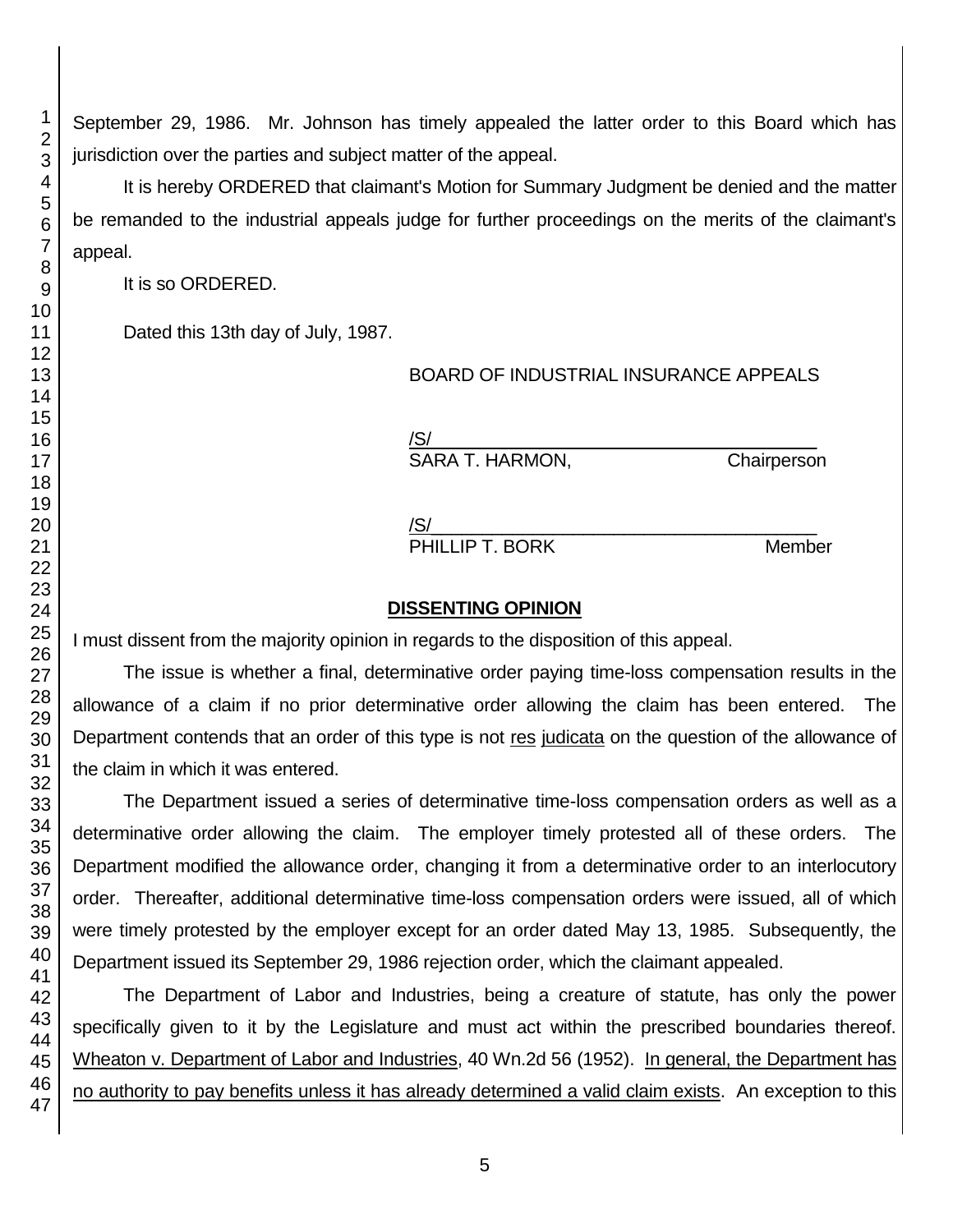46 47

1 2 3

principle is found within RCW 51.32.210 which provides for the payment of provisional temporary disability compensation (including time-loss compensation) in an expedited manner, "prior to the entry of an order by the Department in accordance with RCW 51.52.050..." (see also, RCW 51.04.030 and WAC 296-20)

The May 13, 1985 Department order contains appealable language and is an order in accordance with RCW 51.52.050. RCW 51.32.210, when read in conjunction with RCW 51.52.050, indicates that the issuance of a time-loss compensation order with appealable language constitutes a binding determination of the parties' rights under the Washington State Industrial Insurance Act. If there is no appeal of such an order within 60 days of its communication to the parties, that order is final and the issues and rights determined therein are res judicata. As stated above, the Department does not have the authority to issue a determinative order providing benefits for an unaccepted claim. To state that the May 13, 1985 order did not accept the claim would require the belief that the Department issued an order with the knowledge and intent to act beyond its legal authority. The more logical interpretation of the Department's action in issuing this order is that the claim was to be allowed thereby. While the Department contends that such a result is unfair to the employer, any harm caused to the employer is because of its neglect of its appeals rights.

Since the May 13, 1985 order was not timely appealed (no party, including the employer, contended that communication of this order was delayed or did not occur such that a protest or appeal was timely filed) and since the Department did not hold this order for naught, place it in abeyance or otherwise modify it, the order is final and res judicata as to all the matters determined therein, expressly or by implication.

It follows that if the May 13, 1985 Department order allowing the claim is res judicata as to that issue, the Department was without authority to issue the September 29, 1986 order rejecting the claim.

I would thereby incorporate the IAJ's proposed Finding of Fact No. 1 as the Board's final finding found in the Proposed Decision and Order issued on February 24, 1987. Also proposed Finding of Fact No. 2 is adopted as my final finding except that the date of the order referred to in the body of the finding is corrected to May 13, 1985. Additionally, I would enter Finding of Fact No. 3 as follows:

## **FINDINGS OF FACT**

3. The order of May 13, 1985 was not protested or appealed within 60 days of its communication to the parties, nor did the Department of Labor and Industries hold the order for naught, place it in abeyance or otherwise modify it within that time period.